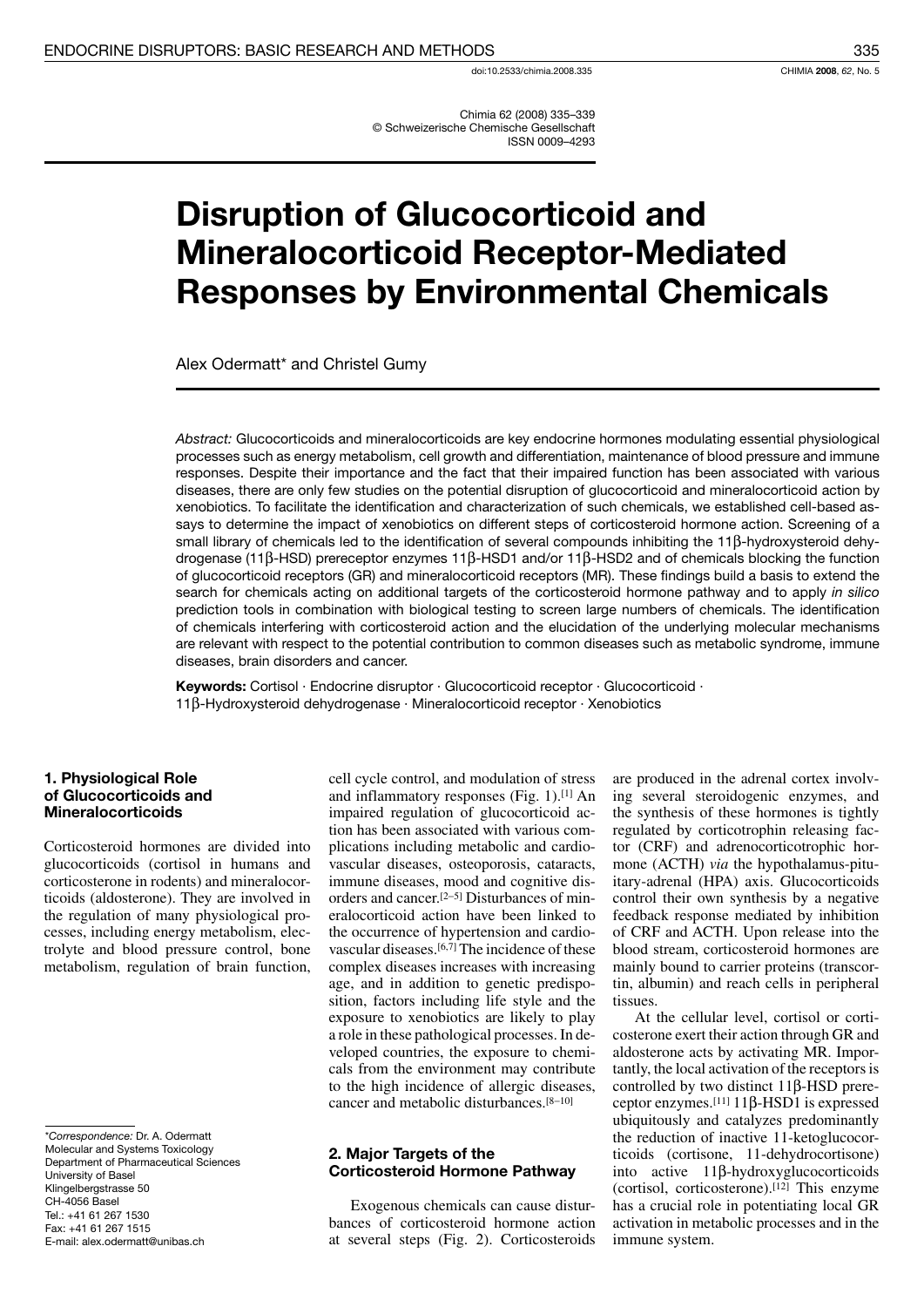

Fig. 1. Overview of physiological functions that are regulated by corticosteroid hormones



Fig. 2. Schematic overview of targets of corticosteroid hormone action

The second enzyme,  $11\beta$ -HSD2, is expressed in cortical collecting ducts and distal tubules in the kidney and in distal colon, where it protects MR from glucocorticoids by converting  $11\beta$ -hydroxyglucocorticoids into 11-ketoglucocorticoids.<sup>[13]</sup> The MR has similar affinities to bind aldosterone and cortisol and circulating concentrations of the latter are  $100-1000$  times higher, thus, the close proximity of  $11\beta$ -HSD2 to the receptor allows aldosterone to bind.  $[14]$  11 $\beta$ -HSD2 is also expressed in the syncytiotrophoblast layer of the human placenta, where it protects the fetus from high maternal glucocorticoid concentrations.[15]

The tissue-dependent responses upon activation of GR and MR strongly depend on the presence of coactivator and corepressor proteins that interact with the receptor complex, as well as on post-translational modifications of both receptor and associated proteins. Finally, enzymes responsible for the degradation and excretion of the steroid hormones are important to terminate hormone action.

The proteins described above all recognize corticosteroid molecules despite the fact that they belong to different classes of proteins and share very low sequence similarity. This suggests that the binding pockets of these proteins share structural similarity and that the chemicals mimicking corticosteroid molecules might interact with more than one of these proteins. Thus, to assess the potential disruption of corticosteroid hormone action by exogenous chemicals, suitable bioassays are required to measure the activities of the different proteins, with roles in regulation, biosynthesis, transport, intracellular metabolism, receptor and degradation.

#### 3. Bioassays

Compared to the extensively studied field of estrogen- and androgen-like actions by environmentally relevant chemicals, there are only few studies focusing on corticosteroid hormones.<sup>[16]</sup> As a starting point to identify chemicals that act on different steps of glucocorticoid and mineralocorticoid regulation, we established assays to measure the function of human corticosteroid hormone receptors (GR and MR) and glucocorticoid metabolizing enzymes  $(11\beta$ -HSD1 and  $11\beta$ -HSD2). To distinguish between different steps of receptor activation, the HEK-293 cell line was selected that is devoid of endogenous expression of corticosteroid receptors and hormone metabolizing enzymes.[17] Other cells that are suitable alternatives include COS-1 and CV-1 cells, $[18]$  but they are not of human origin.

Receptor activity was measured in intact cells transiently expressing recombinant receptor or a green-fluorescence (GFP)chimeric receptor. This allowed the assessment of the effect of a given chemical on ligand binding to the receptor, subsequent translocation of the receptor into the nucleus and receptor-mediated transcriptional activation of a reporter gene. It is important to distinguish the different steps of receptor activation to understand the inhibitory mechanism of a chemical. Spironolactone, as an example, efficiently binds to MR and induces translocation of the receptor into the nucleus. It acts as a partial agonist and therefore antagonizes the potent agonist effect of aldosterone. The bile acid chenodeoxycholic acid inhibits  $11\beta$ -HSD2 and leads to glucocorticoid-induced activation of MR. Although it also induces nuclear translocation of MR in the absence of  $11\beta$ -HSD2, chenodeoxycholic acid neither activates nor antagonizes MR activation by cortisol or aldosterone.[19,20]

To assess the effect of chemicals on  $11\beta$ -HSD prereceptor enzyme function, the conversion of cortisone to cortisol or the reverse reaction was measured in lysates or intact HEK-293 cells stably expressing C-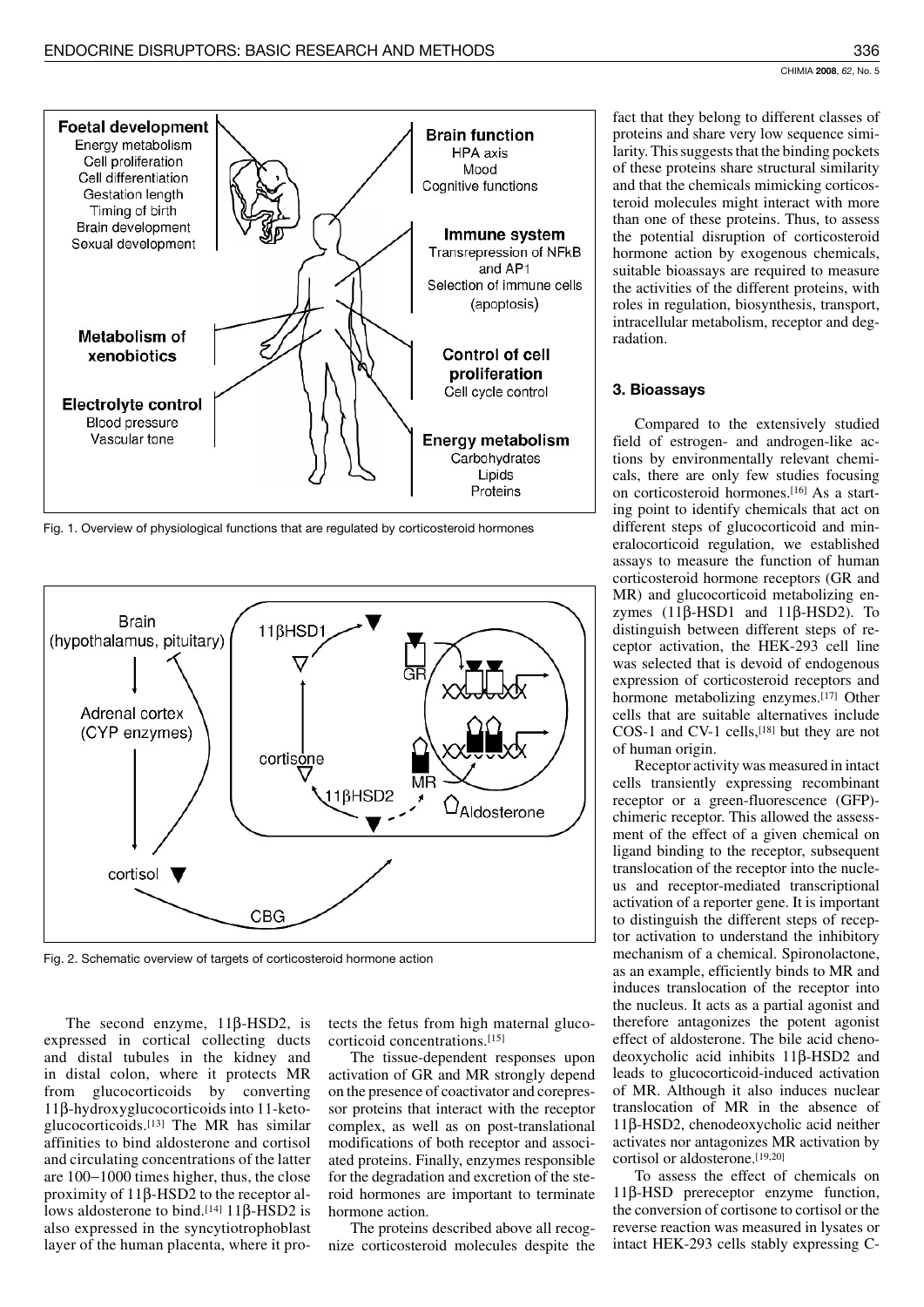terminally FLAG-tagged human  $11\beta$ -HSD1 or 11 $\beta$ -HSD2.<sup>[21]</sup> The impact of 11 $\beta$ -HSD enzyme inhibition on receptor function was determined in cells cotransfected with 11β-HSD1 and GR or 11β-HSD2 and MR, respectively. As controls for  $11\beta$ -HSD1 and  $11\beta$ -HSD2 the well known inhibitor glycyrrhetinic acid was used, and for MR and GR, spironolactone and RU486 were applied to optimize assay conditions.

The strategy of expressing recombinant corticosteroid receptors in the presence of modulatory proteins to identify chemicals disrupting corticosteroid action by indirect mechanisms will now be extended. The impact on receptor function of chemicals interfering with signaling pathways is currently under investigation. For the efficient analysis of chemicals interfering with corticosteroid hormone action, several cell models stably expressing different combinations of receptor and modulatory protein will be constructed.

#### 4. Compounds Inhibiting 11<sup>3</sup>-HSD2

Liquorice is a well-known endocrine disruptor inducing corticosteroid hormone responses.<sup>[22]</sup> Glycyrrhetinic acid, which is contained in liquorice, has been identified as a potent inhibitor of  $11\beta$ -HSD enzymes. By inhibiting  $11\beta$ -HSD2, glycyrrhetinic acid prevents inactivation of cortisol in cortical collecting ducts and distal tubules in the kidney, thereby leading to cortisolinduced MR activation, sodium retention and hypertension.  $[14,23-26]$  11 $\beta$ -HSD2 also has a key function in the regulation of fetal development<sup>[15]</sup> and protects the fetus from the high maternal cortisol concentrations. The intrauterine exposure to elevated levels of glucocorticoids has been associated with reduced birth weight and glucose intolerance and cardiovascular complications later in life, [27,28] and evidence has been provided that this programming is altered through several generations.<sup>[29]</sup> This indicates a role for epigenetic factors in the transgenerational information transfer of these alterations. The inhibition of  $11\beta$ -HSD2 during pregnancy by glycyrrhetinic acid or its analogue carbenoxolone leads to elevated glucocorticoid levels and causes reduced birth weight with a higher risk for cardiovascular disease later in life.<sup>[25]</sup> The inhibition of  $11\beta$ -HSD2 by chemicals from the environment in a critical window during pregnancy is thus expected to cause detrimental effects and should be considered as a risk factor for metabolic and cardiovascular diseases.

Grape fruit juice has also been associated with inhibition of 11ß-HSD2, [30,31] and naringenin was suggested as the active compound. However, naringenin is a weak 11β-HSD2 inhibitor (IC<sub>50</sub> > 300 μM),<sup>[21,32]</sup> and it is more likely that other, as yet unidentified, compounds are responsible for inhibition of  $11\beta$ -HSD2. Additional compounds of the triterpenoid and flavonoid class of chemicals that inhibited  $11\beta$ -HSD2 include abietic acid, gossypol, magnolol and tea polyphenols. However, their relatively weak activities observed in intact cell assays suggest that these compounds are unlikely to cause physiological consequences by inhibiting 11ß-HSD2.[33]

We then tested about 100 environmentally relevant chemicals that were selected based on evidence in the literature for potential interference with corticosteroid action, for their effect on  $11\beta$ -HSD2 activity. In addition to the compounds mentioned above, abietic acid, fusidic acid, zearalenone, 4-tert-octylphenol, 4-nonylphenol, bisphenol A, endosulfan and several dithiocarbamates and organotins inhibited  $11\beta$ -HSD2.<sup>[21]</sup> Among these, abietic acid, bisphenol A, dithiocarbamates and organotins inhibited  $11\beta$ -HSD2 at subcytotoxic concentrations. Dithiocarbamates and organotins were studied in more detail.

Dithiocarbamate chemicals are widely used in agriculture as pesticides or fungicides and as vulcanization accelerators in latex production (mainly in gloves). Dithiocarbamates are considered to be responsible for the allergic reactions against rubber products.<sup>[34]</sup> Interestingly, disulfiram, known as Antabus to treat alcoholic patients, was also active. Among the dithiocarbamates analyzed, disulfiram and thiram were most potent with an  $IC_{50}$  value of 130 nM, followed by maneb, diethyldithiocarbamate and zineb.[35] The inhibitory potential of disulfiram and thiram to inhibit  $11\beta$ -HSD2 was comparable with that for aldehyde dehydrogenase. These chemicals irreversibly inhibited  $11\beta$ -HSD2, probably by covalent carbamoylation of catalytically important cysteine residues. Glutathione protected 11β-HSD2 from inhibition by dithiocarbamates, suggesting that these chemicals are most critical in situations of oxidative stress, when intracellular glutathione concentrations are low. The exposure to the dithiocarbamates maneb and zineb has been associated with acute renal failure and nephrotic syndrome in agricultural workers, as well as kidney damage and reduced body weights in the offspring from exposed pregnant rats. The inhibition of  $11\beta$ -HSD2 may contribute to some of the observed toxic effects of these chemicals in kidney and on blood pressure, as well as in placenta and on fetal development.

We identified several organotins including trialkyltins and dialkyltins that potently inhibited  $11\beta$ -HSD2 but not  $11\beta$ -HSD1,  $17\beta$ -HSD1 or  $17\beta$ -HSD2.<sup>[36]</sup> They reversibly inhibited the enzyme with comparable potencies in assays with cell lysates or intact cells. Analysis of the inhibitory mechanism suggested that organotins interfere with  $11\beta$ -HSD2 function by modification of cysteine residues. Dithiothreitol, but not glutathione, protected from organotindependent inhibition. Enhanced glucocorticoid concentrations, due to disruption of  $11\beta$ -HSD2 function, may contribute to the observed organotin-dependent toxicity in some glucocorticoid-sensitive tissues such as thymus and placenta. Reduced birth weight and thymus involution, observed upon exposure to organotins, can also be caused by excessive glucocorticoid levels.

#### 5. Chemicals Disrupting MR **Activation**

The same set of about 100 chemicals was screened using the MR nuclear translocation assay to test them for agonist or antagonist properties. Aldosterone-mediated nuclear translocation of MR was inhibited by various chemicals with different properties, including bisphenol A, endosulfan, 4-nonylphenol, vinclozolin, zearalenone, and some phthalate derivatives. All of these chemicals inhibited nuclear translocation of MR at high concentrations of  $20-50 \mu M$ that are unlikely to be physiologically relevant. The screening of this small number of chemicals showed that chemicals interfering with MR activation exist, although none of the identified compounds was of high potency. It cannot be excluded at this point that some of the identified chemicals have more pronounced effects under certain conditions such as oxidative stress or upon preincubation for a prolonged time. Clearly, a more extensive screening will be necessary for the identification of chemicals with physiologically relevant effects.

The contribution of dithiocarbamatedependent  $11\beta$ -HSD2 inhibition to cortisol-induced activation of corticosteroid receptors is unclear, since we found that high concentrations of these chemicals also could block MR and GR. This is in line with a recent study by Garbrecht et al. who described thiram-dependent inhibition of GR activation.<sup>[37]</sup> An inhibition of  $11\beta$ -HSD2 and/or MR and GR is only likely to occur under conditions of glutathione depletion, and further studies are required to see which protein is inhibited at the lowest concentrations.

# 6. Compounds Inhibiting 11ß-HSD1

Inhibition of  $11\beta$ -HSD1-dependent glucocorticoid activation is currently considered as a promising strategy to treat patients with metabolic syndrome<sup>[5]</sup> and many medium and large pharmaceutical companies have inhibitor development programs. While preventing excess production of active glucocorticoids is important to avoid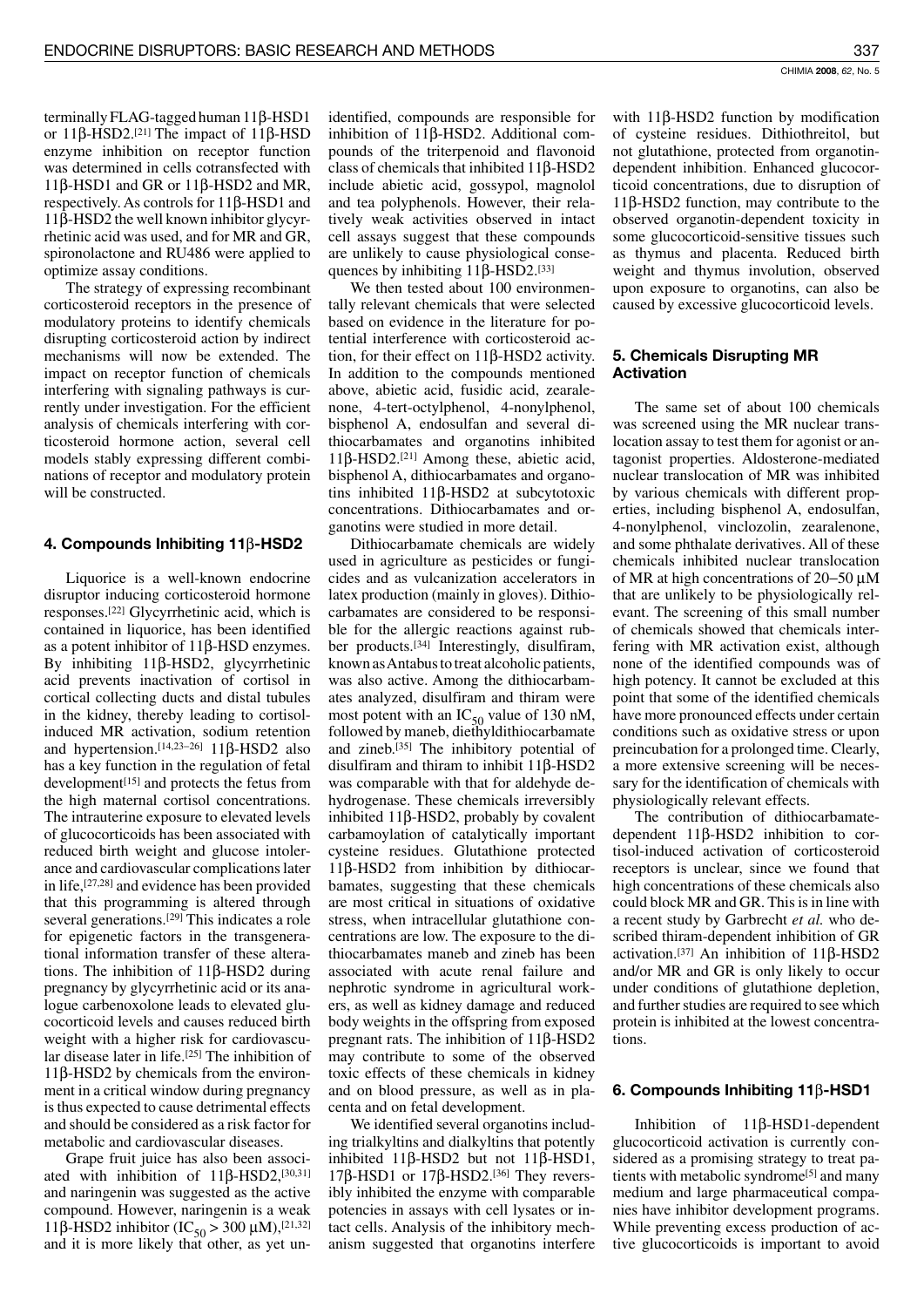adverse metabolic effects and inhibition of  $11\beta$ -HSD1 is beneficial in such situations, glucocorticoid deficiency has been associated with impaired immune responses in inflammatory reactions<sup>[38]</sup> and a reduced  $11\beta$ -HSD1 expression has been found in some forms of cancer.[39,40] Thus, depending on the tissue and on the metabolic state, inhibition of  $11\beta$ -HSD1 may have different consequences.

Several compounds inhibiting  $11\beta$ -HSD1 were identified upon screening our small library. Zearalenone, 4-tertoctylphenol, 4-nonylphenol, methyljasmonate, dibenzoylmethane and 2,2'-dihydroxybiphenyl were weak inhibitors, unlikely to be of physiological relevance.<sup>[21]</sup> Abietic acid and flavanone as well as some monohydroxylated flavanone derivatives were more potent. While abietic acid displayed a similar activity as the one observed with glycyrrhetinic acid and carbenoxolone and inhibited both 11β-HSD1 and  $11\beta$ -HSD2, flavanone and its derivatives selectively inhibited  $11\beta$ -HSD1 by competing with substrate binding. Analysis of the structural requirements for the inhibitory effect of flavanones revealed that hydroxylation at position 6 leads to reduced potency. Multiple hydroxylated flavanones such as the trihydroxylated naringenin also showed weak inhibitory activities on  $11\beta$ -HSD enzymes. In addition, the inhibitory effect was lost in flavones, which have a double bond between atoms C2 and C3. In a recent study, we provided evidence that coffee contains compounds inhibiting  $11\beta$ -HSD1, which might explain in part the anti-diabetic effect associated with regular coffee consumption.<sup>[41]</sup> Thus, some natural compounds may contribute to the positive health effects of fruits and vegetables by inhibiting  $11\beta$ -HSD1 and they might be used as food supplements.

 $11\beta$ -HSD1 is a relatively unspecific enzyme and accepts several substrates. Several reports suggested a role for  $11\beta$ -HSD1 in phase I detoxification of carbonyl group containing xenobiotics.<sup>[42,43]</sup> In addition, several studies recently described an alternative role of  $11\beta$ -HSD1 in the metabolism of 7-oxygenated cholesterol metabolites. <sup>[44-47]</sup> In intact cells, 11β-HSD1 catalyzed exclusively the conversion of 7-ketocholesterol to  $7\beta$ -hydroxycholesterol.<sup>[44-48]</sup> 7-Ketocholesterol is a major oxidized cholesterol metabolite and is formed mainly upon processing cholesterol-rich food. It is found at micromolar concentrations in cataract lenses and in atherosclerotic plaques. The role of  $11\beta$ -HSD1 in these pathological conditions and the impact of its inhibition remains to be investigated. Nevertheless, an accumulation of orally administered 7-ketocholesterol was observed in rats treated with the inhibitor carbenoxolone.<sup>[44]</sup> More recently, we found that  $11\beta$ -HSD1

metabolizes 7-ketodehydroepiandrosterone and 7-ketopregnenolone, suggesting a role not only in the detoxification of oxidized cholesterol from food but also of oxidized steroid hormone metabolites.<sup>[49]</sup>

### 7. Interference of Chemicals with **GR Function**

The same set of about 100 chemicals was screened using our nuclear GR translocation assay. Bisphenol A, zearalenone and some phthalate derivatives inhibited cortisol-induced nuclear translocation of GR. These chemicals also inhibited nuclear MR translocation. Bisphenol A and zearalenone inhibited the function of all four proteins tested, suggesting either an unspecific mechanism or that these chemicals mimic the steroid hormone cortisol and are therefore recognized by all four proteins. In addition, dibenzoylmethane and abietic acid at concentrations of  $20-50 \mu M$  were shown to inhibit GR translocation. Due to the high concentrations required for inhibition, a direct effect on GR was considered not physiologically relevant. In these experiments, effects on transcriptional expression or on protein stability after prolonged incubation with the chemical of interest have not been assessed.

In a recent study, we found that the organotin dibutyltin inhibits the activation of GR at submicromolar concentrations (unpublished observations). An inhibition of GR function by dibutyltin might explain some of the immunotoxic effects and effects on energy metabolism of this chemical, with relevance to chronic inflammatory disorders as well as metabolic diseases.

#### 8. Outlook

Screening of a very small library of environmentally relevant chemicals with cell-based assays for GR, MR, 11β-HSD1 and  $11\beta$ -HSD2 led to the identification of several compounds that interfere with the function of these proteins, emphasizing the importance to consider potential interferences with glucocorticoid and mineralocorticoid hormone action for the safety assessment of chemicals. Disruption of corticosteroid hormone action by xenobiotics might contribute to metabolic and cardiovascular diseases, impaired brain function, developmental disorders, immune diseases and cancer. To assess the safety of chemicals and avoid interferences with corticosteroid hormone action, the development of additional biological in vitro and in vivo tests is required for the detection of disturbances at various levels of hormone action, including HPA axis regulation, steroidogenesis, transport protein activity,

activities of metabolizing enzymes and receptor function. The development of suitable in silico prediction tools and systemic approaches, including analyses of effects of xenobiotics on the transcriptome and proteome, is necessary for the identification of chemicals disrupting corticosteroid hormone action and to understand their mechanisms of action.

#### **Acknowledgements**

This work was supported by grants from the Swiss National Science Foundation No 310000-112279 and NRP50 'Endocrine Disruptors' No 4050-066575. A.O. is a Novartis Research Foundation Professor.

Received: March 22, 2008

- R. M. Sapolsky, L. M. Romero, A. U.  $[1]$ Munck, *Endocr. Rev.* 2000, 21, 55.
- M. C. Carnahan, D. A. Goldstein, Curr.  $[2]$ Opin. Ophthalmol. 2000, 11, 478.
- $[3]$ J. K. Belanoff, K. Gross, A. Yager, A. F. Schatzberg, J. Psychiatr. Res. 2001, 35, 127.
- $[4]$ J. R. Seckl, Eur. J. Endocrinol. 2004, 151 Suppl 3, U49.
- A. G. Atanasov, A. Odermatt, Endocr.  $\left[5\right]$ Metab. Immune Disord. Drug Targets 2007, 7, 125.
- $[6]$ R. Rocha, J. W. Funder, Ann. N. Y. Acad. Sci. 2002, 970, 89.
- F. J. Frey, A. Odermatt, B. M. Frey, Curr.  $[7]$ Opin. Nephrol. Hypertens. 2004, 13, 451.
- $[8]$ E. M. Vivian, Curr. Med. Res. Opin. 2006, 22, 297.
- $[9]$ F. Grun, B. Blumberg, Rev. Endocr. Metab. Disord. 2007, 8, 161.
- [10] W. Eder, M. J. Ege, E. von Mutius, New Engl. J. Med. 2006, 355, 2226.
- [11] P. M. Stewart, Z. S. Krozowski, Vitam. Horm. 1999, 57, 249.
- [12] A. Odermatt, Curr. Enzyme Inhib.  $2005$ , 1, 97.
- [13] P. C. White, T. Mune, A. K. Agarwal, Endocr. Rev. 1997, 18, 135.
- [14] A. Odermatt, P. Arnold, F. J. Frey, J. Biol. Chem. 2001, 276, 28484.
- [15] P. J. Burton, B. J. Waddell, Biol. Reprod. 1999, 60, 234.
- [16] A. Odermatt, C. Gumy, A. G. Atanasov, A. A. Dzyakanchuk, J. Steroid Biochem. Mol. Biol. 2006, 102, 222.
- [17] A. Odermatt, P. Arnold, A. Stauffer, B. M. Frey, F. J. Frey, J. Biol. Chem. 1999, 274, 28762.
- [18] A. G. Rebuffat, S. Tam, A. R. Nawrocki, M. E. Baker, B. M. Frey, F. J. Frey, A. Odermatt, Mol. Cell Endocrinol. 2004, 214, 27.
- [19] C. Quattropani, B. Vogt, A. Odermatt, B. Dick, B. M. Frey, F. J. Frey, J. Clin. Invest. 2001, 108, 1299.
- [20] A. T. Stauffer, M. K. Rochat, B. Dick, F. J. Frey, A. Odermatt, J. Biol. Chem. 2002, 277, 26286.
- [21] R. A. Schweizer, A. G. Atanasov, B. M. Frey, A. Odermatt, Mol. Cell Endocrinol. 2003, 212, 41.
- J. A. Molhuysen, J. Gerbrandy, L. A. De Vries, J. C. De Jong, J. B. Lenstra, K. P.